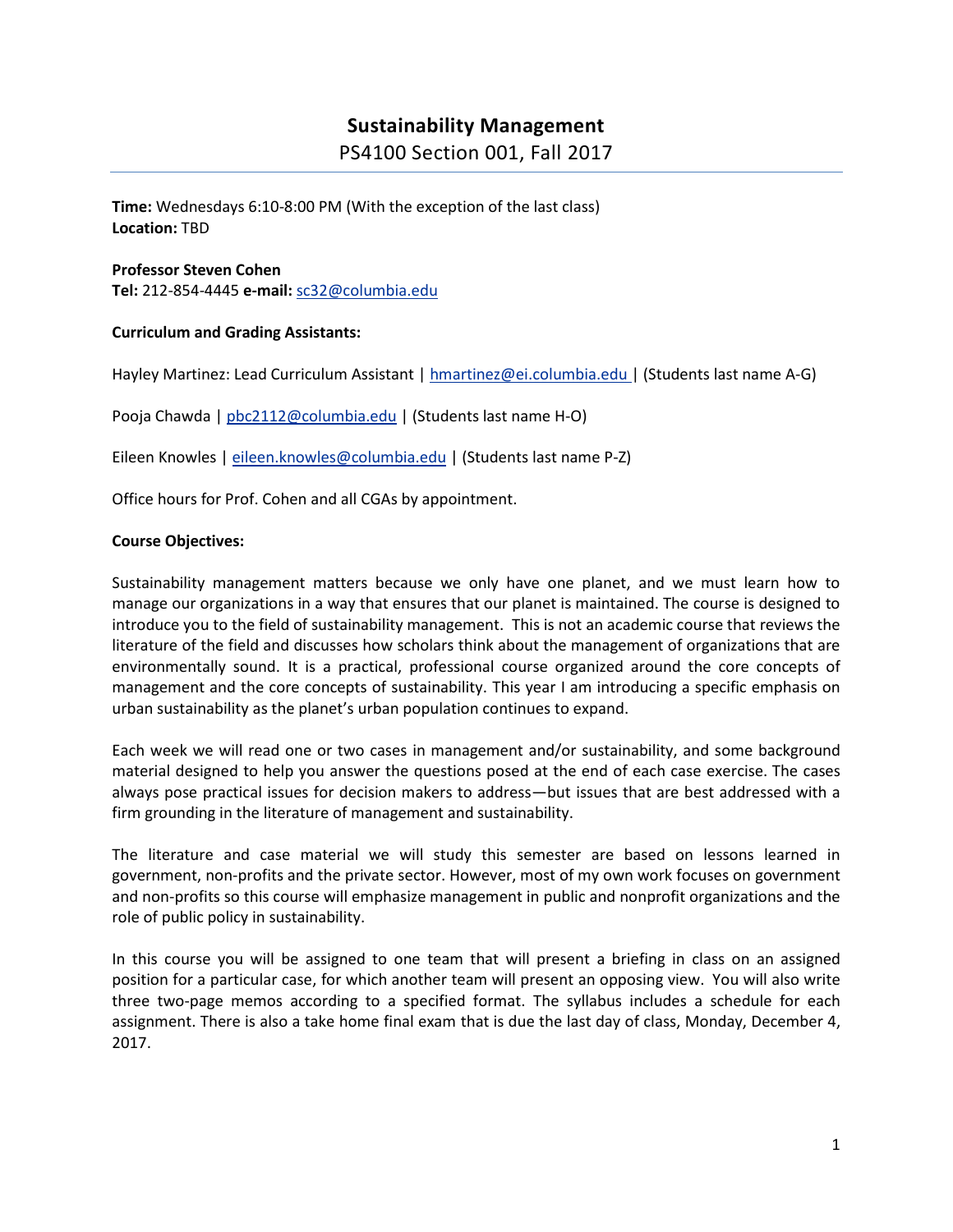# **Schedule**

**Week 1 (September 6):** Introduction to Management, Public Management, and Sustainability Management

**Week 2 (September 13):** Internal Organizational Management: People, Work, Money and Information

**Week 3 (September 20):** External Organizational Management: Strategy and Communications

**Week 4 (September 27):** The Role of Government in Promoting Sustainability

**Week 5 (October 4):** Sustainable Urban Systems: Defined and Explained

**Week 6 (October 11):** The Sustainable Lifestyle: Defined and Explained

**Week 7 (October 18):** The Transition to Sustainably Managed Organizations

**Week 8 (October 25):** SPECIAL CLASS: PANEL EVENT

**Week 9 (November 1):** Sustainable Business and Finance

**Week 10 (November 8):** The Centrality of Energy: Moving from Fossil Fuels to Renewable Energy **Week 11 (November 15):** Sustainability Metrics, Management Innovation and Quality Management **\*NO CLASS ON WEDNESDAY, NOVEMBER 22 (THANKSGIVING HOLIDAY)\***

**Week 12 (November 29):** Outsourcing, Network Management and Public-Private Partnerships **Week 13 (MONDAY, December 4, 8:10 – 10:00pm):** A Sustainable Planet and Conclusions *(Optional session)*

## **Required Readings**

- 1. Steven Cohen, William Eimicke and Tanya Heikkila, [The Effective Public Manager](http://www.amazon.com/The-Effective-Public-Manager-Organizations/dp/1118555937) (5th edition)
- 2. Steven Cohen, William Eimicke, Alison Miller, Sustainability Policy: Hastening the Transition to [a Cleaner Economy](http://www.amazon.com/Sustainability-Policy-Hastening-Transition-Cleaner/dp/1118916379/ref=sr_1_1?s=books&ie=UTF8&qid=1439905835&sr=1-1&keywords=sustainability+policy)
- 3. Steven Cohen, The Sustainable City (selected chapters)
- 4. New York State (2016). ["Reforming the Energy Vision" White Paper](https://www.ny.gov/sites/ny.gov/files/atoms/files/WhitePaperREVMarch2016.pdf)
- 5. Black and Cherrier (2010). "[Anti-consumption as part of living a sustainable lifestyle: Daily](http://onlinelibrary.wiley.com/doi/10.1002/cb.337/epdf)  [practices, contextual motivations and subjective values](http://onlinelibrary.wiley.com/doi/10.1002/cb.337/epdf)." *Journal of Consumer Behavior*
- 6. O'Rourke, D. (2014). "[The Science of Sustainable Supply Chains](http://www.sciencemag.org/content/344/6188/1124.full.pdf?sid=0960aab4-9569-4b0c-baf0-1603d9642c0e)." *Science.*
- 7. Lueneburger and Goleman (2010). ["The Change Leadership Sustainability Demands."](http://sloanreview.mit.edu/article/the-change-leadership-sustainability-demands/) *MIT Sloan Management Review*
- 8. Haigh and Hoffman (2012). "[Hybrid organizations: The next chapter of sustainable business](http://academiab.org/wp-content/uploads/2015/01/Hybrid-organizations_Organizational-Dynamics.pdf)." *Organizational Dynamics*
- 9. CFO Research Services and Jones Lang LaSalle (2010). "[The Role of Finance in Environmental](http://www.greenprof.org/wp-content/uploads/2010/04/Role-of-Finance-in-Environmental-Sustainability.pdf)  [Sustainability Efforts](http://www.greenprof.org/wp-content/uploads/2010/04/Role-of-Finance-in-Environmental-Sustainability.pdf)."
- 10. International Energy Agency (2016). "[World Energy Outlook 2016, Executive Summary](https://www.iea.org/publications/freepublications/publication/WorldEnergyOutlook2016ExecutiveSummaryEnglish.pdf)."
- 11. Schwarz, J., B. Beloff and E. Beaver (2002). "[Use sustainability metrics to guide decision](http://people.clarkson.edu/~wwilcox/Design/sustain.pdf)[making](http://people.clarkson.edu/~wwilcox/Design/sustain.pdf)." *Chemical Engineering Progress*
- 12. Hodge and Greve (2017). On [Public-Private Performance: A Contemporary Review.](http://journals.sagepub.com/doi/pdf/10.1177/1087724X16657830) *Public Works Management & Policy*
- 13. Weber, Elke (2017). "[Breaking cognitive barriers to a sustainable future](http://wws.princeton.edu/system/files/research/documents/Breaking%20Cognitive%20Barriers,%20Nature%20Human%20Behavior.pdf)," *Nature Human Behavior*
- 14. Case Studies; available in the following locations: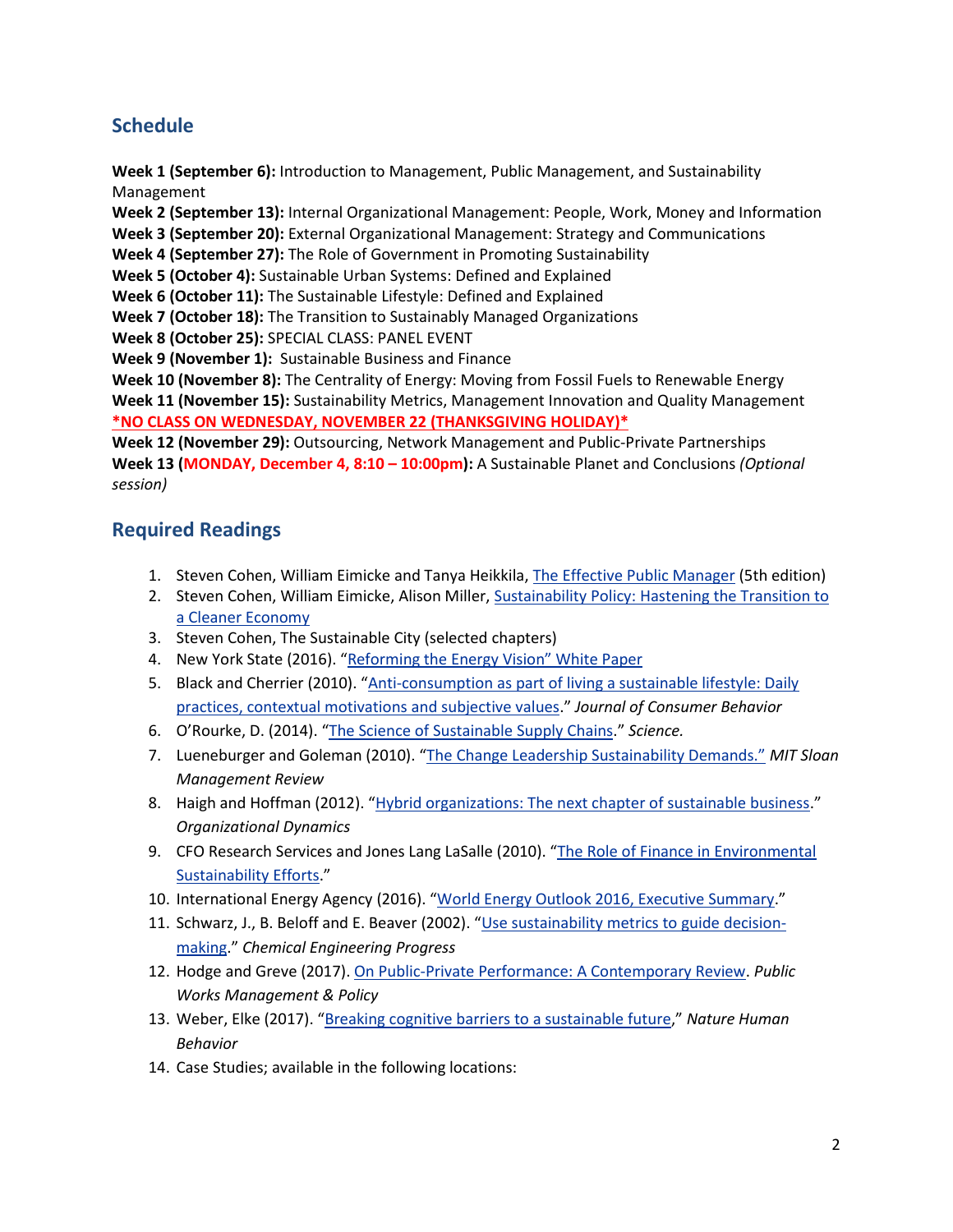#### **Canvas**

- "The Problem of Tom"
- "Colombia's Bus Rapid Transit (BRT) Development and Expansion"
- "New York State Systems Benefit Charge"
- "Sustainability Planning in New York City"
- "Waste Management in New York City, Hong Kong & Beijing" (The Sustainable City, Chapter 6)
- "Sustainable Urban Living" (The Sustainable City, Chapter 10)
- "Nuclear Power and the Japanese Earthquake of 2011"
- "Building of the Smart Grid" (The Sustainable City, Chapter 8)
- "Bike Lanes in New York City"
- "Public Private Partnerships for Green Space in NYC"

#### **Harvard Business School**

You must purchase these online in our Coursepack at: <http://cb.hbsp.harvard.edu/cbmp/access/65670956>

- "Sustainability at IKEA Group": Product #: 515033
- "FIJI Water: Carbon Negative?": Product #: 611049
- "Ford Motor Company: New Shades of Green Through Soy Foam": Product #: W13467
- "Natura Cosmeticos, S.A.": Product #: 412052

## **Method of Evaluation**

- 1. Individual Case memos 60%
- 2. Final exam 20%
- 3. Group Case presentation & memo 10%
- 4. Class participation 10%

## **Grading Policy**

#### **ALL ASSIGNMENTS MUST BE SUBMITTED ON TIME. ANY LATE SUBMISSIONS RECEIVE AN AUTOMATIC REDUCTION OF ONE-HALF LETTER GRADE. IF AN ASSIGNMENT IS AN HOUR LATE OR A MONTH LATE, THE PENALTY IS THE SAME.**

## **Group Process**

- 1. Groups will be assigned randomly in advance of the first class session, and one person will be assigned the role of group manager. Students that add the course late will be added to an existing group. Groups will consist of 3-4 members.
- 2. Group members are responsible for setting meetings and identifying roles and responsibilities.
- 3. Group manager will submit work plan to Hayley two weeks prior to presentation, outlining each person's role and a timeline for completed activities.
- 4. Group manager will email power point presentation to Hayley the day before class. The power point should contain no more than 5-6 slides.
- 5. One person in the group submits the written memo via Canvas.
- 6. Both Groups A and B will give a 10 minute briefing (5 minute presentation and 5 minute Q&A), inperson at the start of class on the assigned date.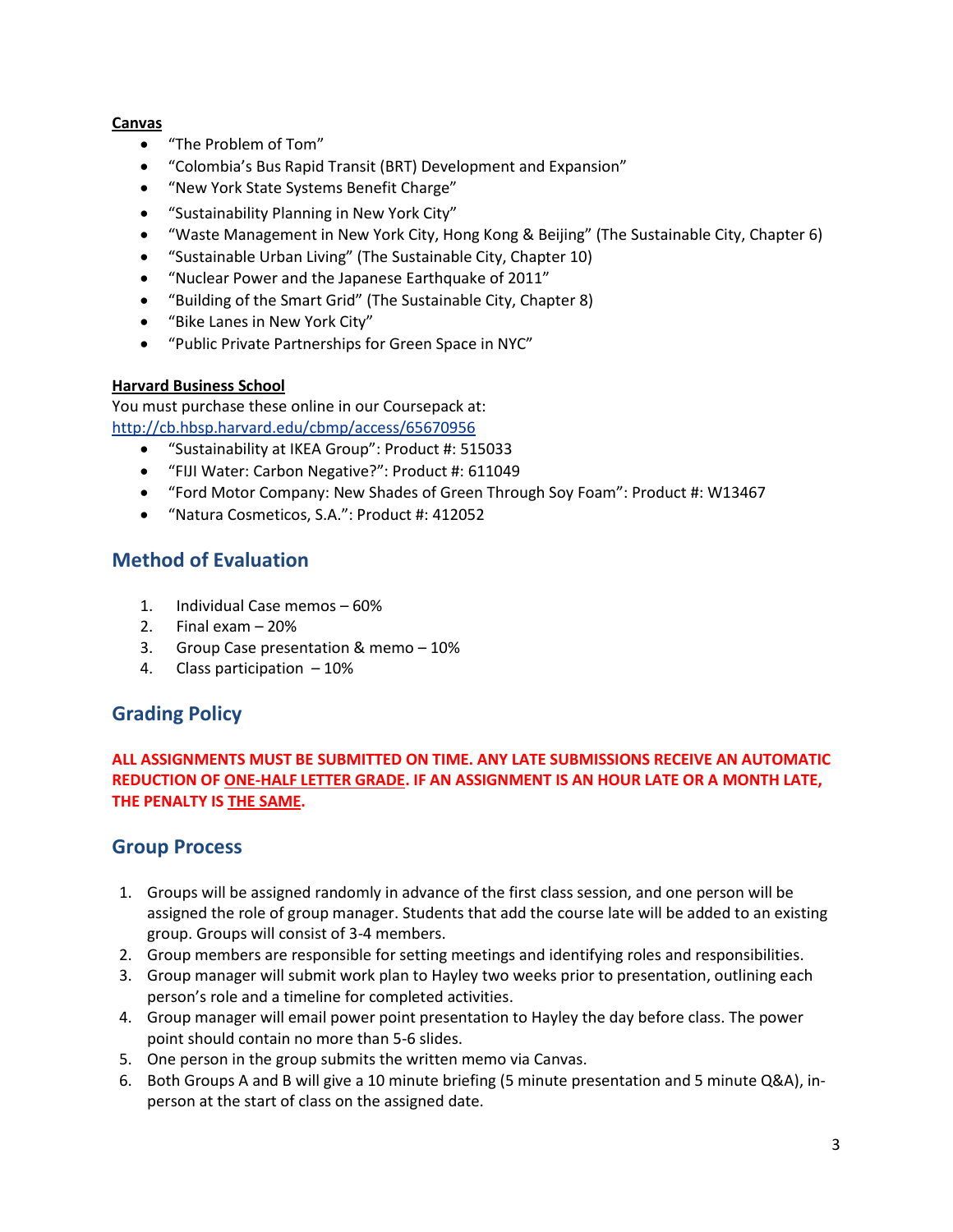## **Summary of Due Dates**

| <b>Week</b> | <b>Case Study</b>                                                                                             | Due by 6:10pm<br>(via Canvas)                      |
|-------------|---------------------------------------------------------------------------------------------------------------|----------------------------------------------------|
| 1) Sep. 6   | <b>NONE</b>                                                                                                   | None                                               |
| 2) Sep. 13  | The Problem of Tom                                                                                            | Group Case #1 DUE                                  |
| 3) Sep. 20  | Colombia's Bus Rapid Transit (BRT) Development and Expansion                                                  | Group Case #2 DUE                                  |
| 4) Sep. 27  | New York State Systems Benefit Charge<br>Sustainability Planning in NYC                                       | Group Case #3 DUE<br><b>Individual Memo #1 DUE</b> |
| 5) Oct. 4   | Waste Management in New York City, Hong Kong and Beijing (Chap 6<br>Sustainable City)                         | Group Case #4 DUE                                  |
| 6) Oct. 11  | Sustainable Urban Living (Chap 10 Sustainable City)                                                           | Group Case #5 DUE                                  |
| 7) Oct. 18  | Sustainability at IKEA Group<br>FIJI Water: Carbon Negative?                                                  | Group Case #6 DUE<br><b>Individual Memo #2 DUE</b> |
| 8) Oct. 25  | <b>NONE: PANEL EVENT</b>                                                                                      | <b>NONE</b>                                        |
| 9) Nov. 1   | Ford Motor Company: New Shades of Green through Soy Foam                                                      | Group Case #7 DUE                                  |
| 10) Nov. 8  | The Building of the Smart Grid (Chap 9 Sustainable City)<br>Nuclear Power and the Japanese Earthquake of 2011 | Group Case #8 DUE<br><b>Individual Memo #3 DUE</b> |
| 11) Nov. 15 | Natura Cosméticos, S.A.<br>Bike Lanes in New York City                                                        | Group Case #9 DUE<br>Group Case #10 DUE            |
| 12) Nov. 29 | Public Private Partnership for Green Space in NYC                                                             | Group Case #11 DUE                                 |
| 13) Dec. 4  | <b>NONE</b>                                                                                                   | <b>FINAL DUE</b>                                   |

Cases will be due by 6:10PM on the due date via upload to the Assignments section on Canvas.

# **Week 1: September 6, 2017: Introduction to Management, Public Management, and Sustainability Management**

Reading Assignment:

- The Effective Public Manager: Chapters 1 and 2
- Sustainability Policy: Hastening the Transition to a Cleaner Economy: Chapter 1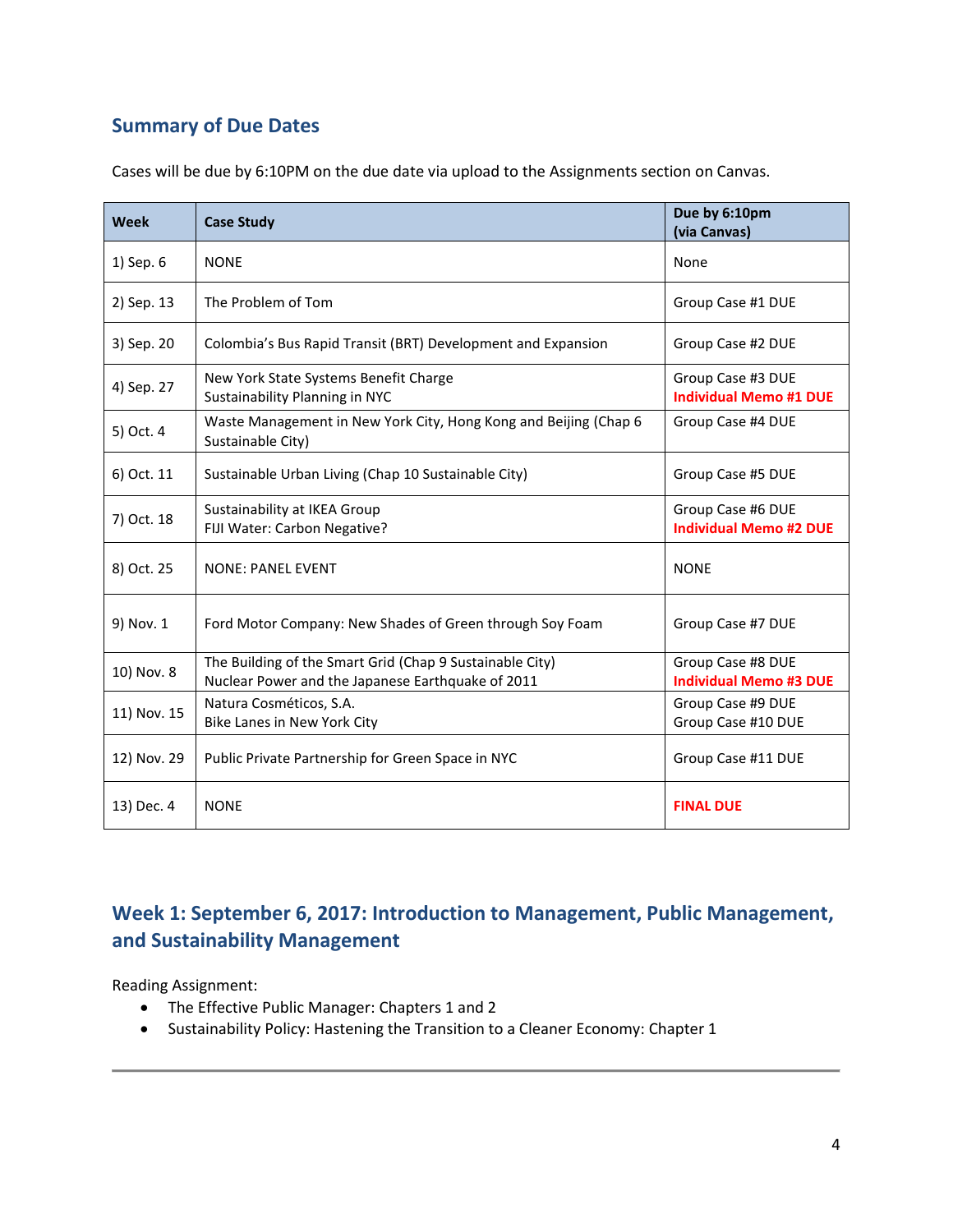# **Week 2: September 13, 2017: Internal Organizational Management: People, Work, Money and Information**

Reading Assignment:

The Effective Public Manager: Chapters 3, 4, 5 and 8.

#### **Group Case #1: "The Problem of Tom"** (Available on Canvas)

This case details the management issues posed by Tom McKenna– a staff person with great technical skills whose personality problems impair his performance in the organization. This case could happen in any organization and it creates the classic problem—what to do with the staff person with excellent technical skills but poor social and/or political skills.

In this case you are Ginny Oliver, a Branch Chief in Navy's Office of Electronic Communication. Your boss, Gill Garber, has asked you to brief him on the following issues:

- 1. **Groups A and B:** What are Tom McKenna's strengths and weaknesses as an employee?
- 2. **Groups A and B:** Could the problems he created have been avoided? If so, how?
- 3. **Group A:** Argue that Tom's performance can be improved going forward, and offer suggestions for how management can facilitate those improvements. **Group B:** Argue that Tom's performance cannot be improved going forward, and suggest an appropriate course of action.

## **Week 3: September 20, 2017: External Organizational Management: Strategy and Communications**

Reading Assignment:

• The Effective Public Manager: Chapters 10 and 11

## **Group Case #2: "Colombia's Bus Rapid Transit (BRT) Development and Expansion"**  (Available on Canvas)

Many major cities in Colombia struggle with managing transportation issues arising from growing populations and vehicle use and the development of sustainable public transportation alternatives. Rapidly developing metropolises suffer from highly congested roadways, extreme air pollution, and high rates of road related accidents. In Colombia, these issues stem partly from the over-saturation of independent bus operators, underinvestment in infrastructure and inefficient operations. In 2002, Colombia championed the National Urban Transport Program (NUTP) that revolutionized the public transport system; implementing Strategic Public Transportation Systems (SPTS) and expanding Bus Rapid Transit (BRT) systems in major cities. In the process, Colombia had to overcome a variety of significant barriers. The first BRT system, TransMilenio, was built in Bogotá. Its initial success made it a model for the rest of the country. TransMilenio helped galvanize support for the national plan to expand BRT systems to 8 other cities in Colombia.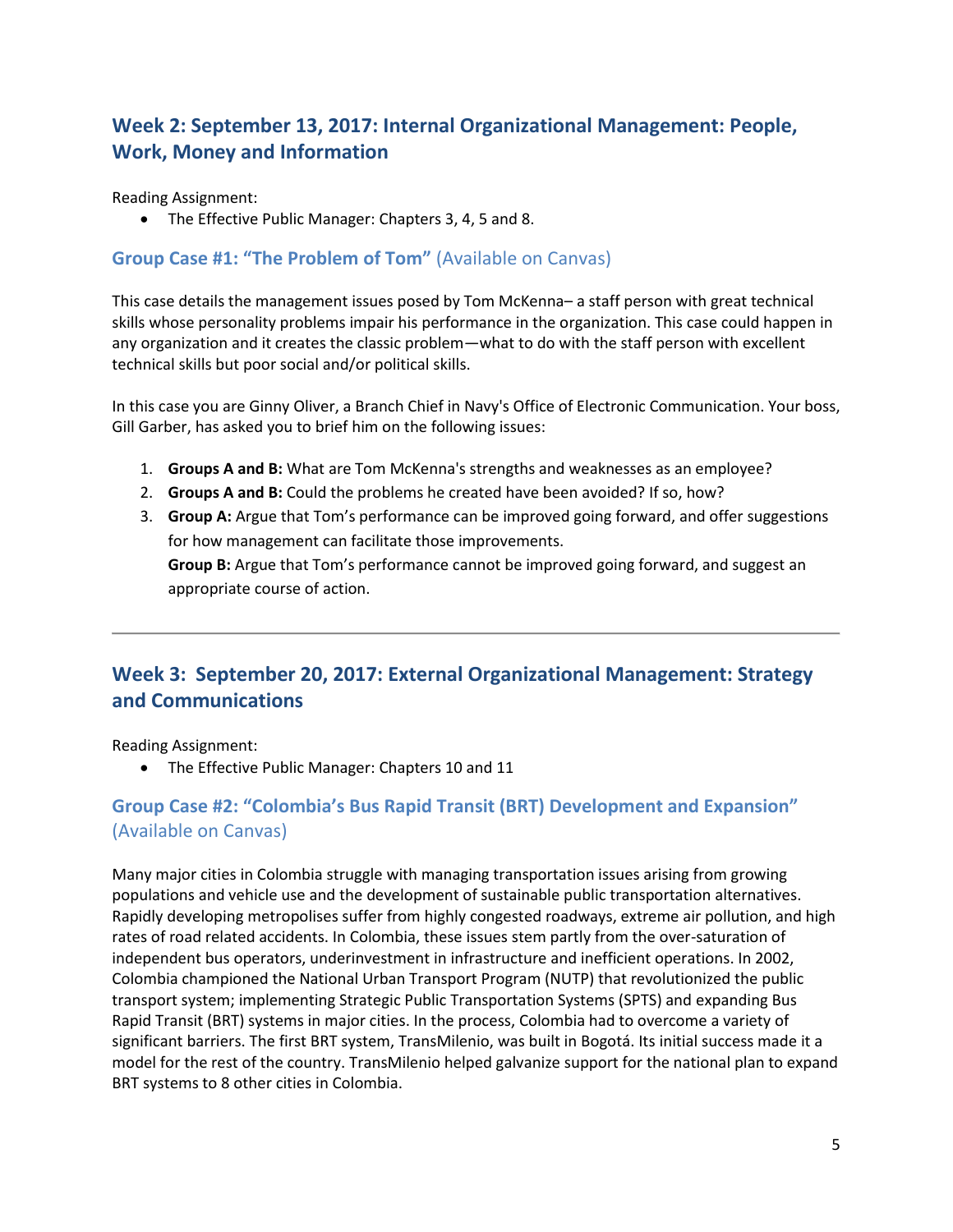The National Urban Transport Program (NUTP) is considering expanding the BRT system to 5 other cities in Colombia, but smaller in size than where they previously operated (populations less than 600,000). However, NUTP wants to avoid some of the issues that have developed recently with Phase II of TransMilenio, which include questions about funding for future phases and increased public debates about the merits of a bus network over rail system. Public approval for TransMilenio is fairly low, and users complain about lack of maps at stations, overcrowding, lack of safety, and high prices for many users who live on less than minimum wage. In light of this controversy, the Transportation Commissioner has asked you, the Deputy Commissioner for Capital Projects, to convene an agency-wide working group to make a recommendation regarding BRT expansion.

- 1. **Group A:** Argue that NUTP should expand the BRT system to other cities despite recent controversies with TransMilenio. Identify the key factors for success and steps for achieving them. How can the program overcome low public approval? **Group B:** Argue that NUTP should NOT expand the BRT system into other cities. Recommend an alternative transit solution for these cities and explain the process for strategically implementing this solution. How will you obtain public support?
- 2. **Groups A and B:** What are the political and managerial advantages/disadvantages of your strategy?
- 3. **Groups A and B:** Who are the major stakeholders and how will you involve them in your plan?

## **Week 4: September 27, 2017: The Role of Government in Promoting Sustainability**

Reading Assignment:

- Sustainability Policy: Hastening the Transition to a Cleaner Economy: Chapters 2 and 3
- The Sustainable City: Chapters 1 and 5
- New York State, 2016, ["Reforming the Energy Vision" White Paper](https://www.ny.gov/sites/ny.gov/files/atoms/files/WhitePaperREVMarch2016.pdf)

### **Group Case #3: New York State Systems Benefit Charge** (Available on Canvas)

You work for the Public Service Commission, the group that approved the state's Clean Energy Fund (CEF) effective January 21, 2016. Your team is tasked with developing the CEF progress report and providing advice to other states that have public benefit funds, but might be considering the CEF model. The following questions need to be considered in your review:

- 1. **Groups A and B:** What is the role of the government in sustainability? How does this role differ at the local, state and national levels in the U.S.?
- 2. **Groups A and B:** What are the benefits of an energy fund plan that is more market-driven than the more conventional public benefit fund? What are some challenges that may arise?
- 3. **Group A:** Argue that state Public Utility Commissions should set specific targets for energy efficiency and renewable energy to achieve greater levels of scale for clean energy in the state, essentially using the public benefit fund structure that has proven effective.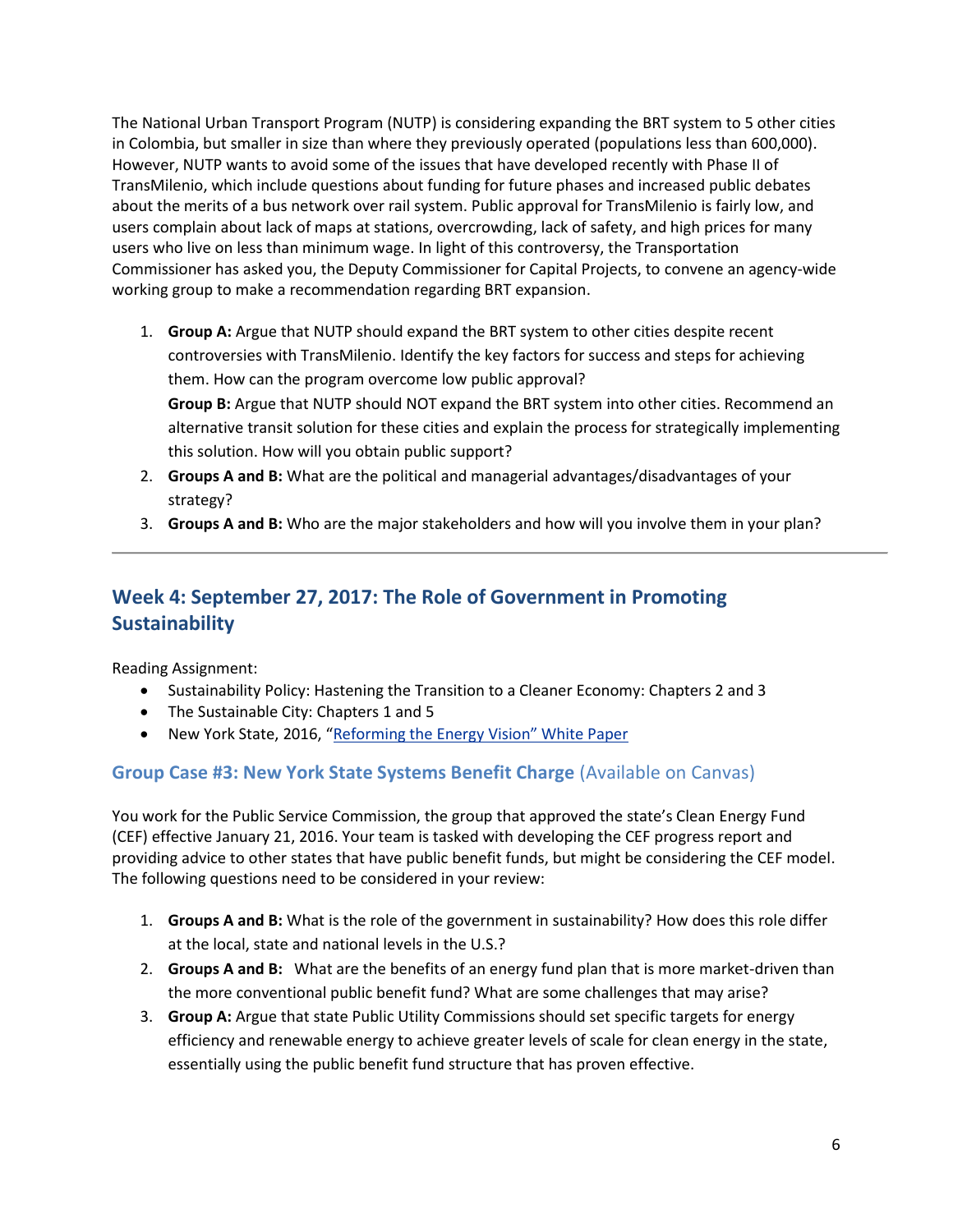**Group B:** Argue that state Public Utility Commissions should focus on the energy market transition and attracting private capital to make investments in clean energy worthwhile.

### **Individual Case #1: "Sustainability Planning in NYC"** (Available on Canvas)

Mayor Bloomberg launched "PlaNYC 2030: A Greener, Greater New York" in 2007 and formed the Office of Long-Term Planning and Sustainability to implement the plan's 100+ initiatives across the categories of Energy, Transportation, Water, Solid Waste, Green Buildings, and Climate Change, among others. Working with over 25 city agencies to implement, the plan is based on the idea that environment and economic development are linked, and sustainability must be embedded in a city for it to flourish longterm and attract and retain business and residents. Bloomberg's successor, Mayor de Blasio, has rebranded and revamped PlaNYC to "One New York: The Plan for a Strong and Just City," with a new focus on equity and reducing poverty, recognizing that the environment is highly connected to these issues.

You are an analyst for a sustainability consulting firm, and your team has been hired by another large American city that is interested in developing a sustainability plan for the first time. Your client wants you to consider the challenges that New York City faced in the transition from PlaNYC to OneNYC, the major differences between the two plans, and make a recommendation on how to approach the city's first sustainability plan. You have been asked to address the following questions:

- 1. What are the major differences between the PlaNYC and OneNYC plans?
- 2. Do you recommend a PlaNYC approach that focuses solely on environmental initiatives, OR a OneNYC approach, that links environmental initiatives with other citywide goals related to poverty, equity and resiliency. What are the advantages and disadvantages of your recommendation? What are the potential challenges?
- 3. What is the role of metrics/measurement in your recommended plan?

### **Week 5: October 4, 2017: Sustainable Urban Systems: Defined and Explained**

Reading Assignment:

- Sustainability Policy: Hastening the Transition to a Cleaner Economy: Chapter 5
- The Sustainable City: Chapter 2

### **Group Case #4: Waste Management in New York City, Hong Kong and Beijing** (The Sustainable City Chap 6, Available on Canvas)

The city of Beijing is one of the many cities in China that face waste capacity issues, due to high population growth, increased economic activity, and limited landfills. Your team of consultants has been hired by the Beijing Municipal Administration Commission (BMAC) to provide recommendations on improving waste management in Beijing. The Commission has asked you to consider waste practices in other large cities, both within China and in the United States. Consider the practices of New York City and Hong Kong as you are developing your recommendation, and consider these questions: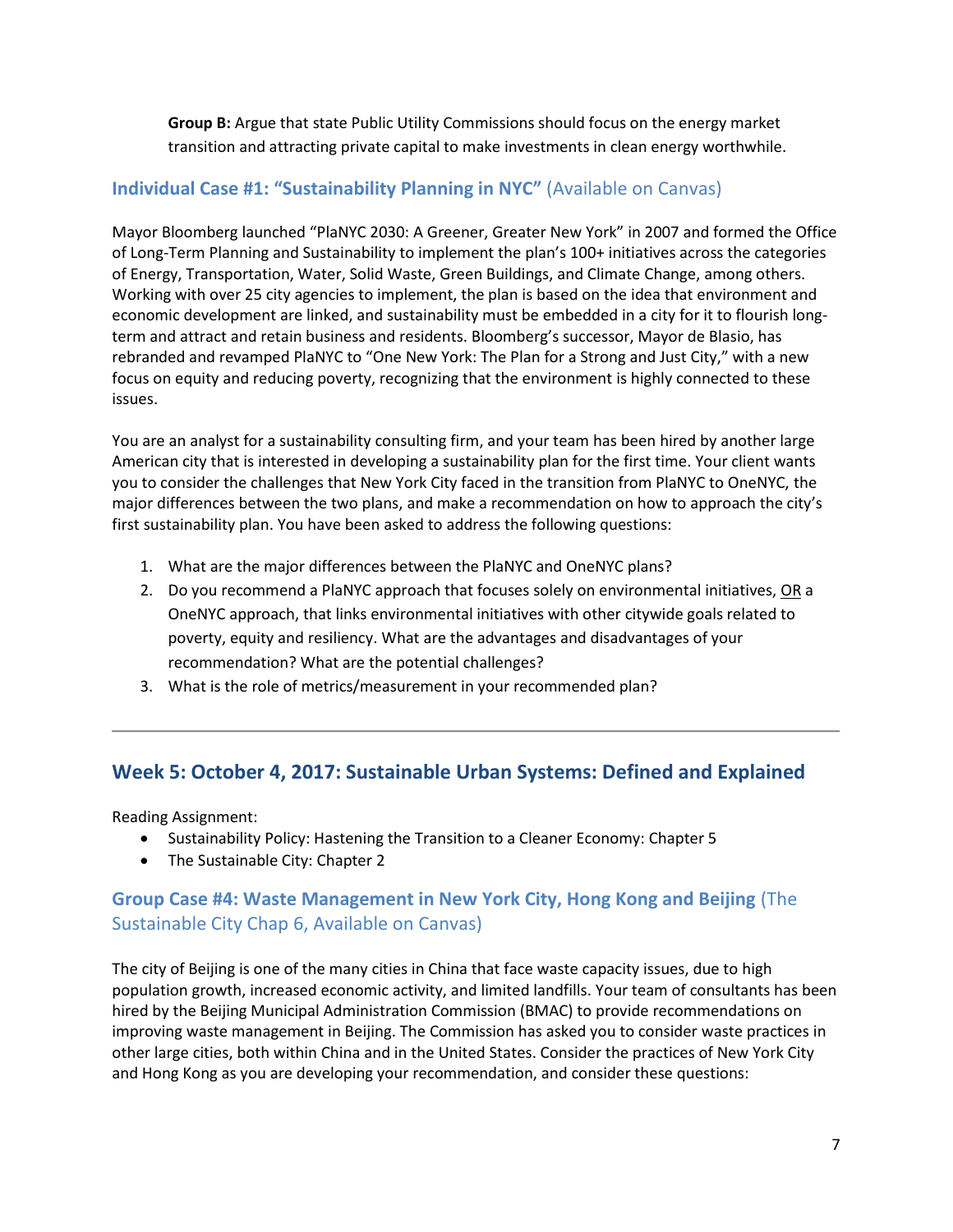- 1. **Groups A and B:** What are the major challenges to effective waste management in large, densely populated cities?
- 2. **Group A:** Argue that BMAC should prioritize incineration and waste-to-energy plants as a way to reduce waste. What are the challenges to this plan? **Group B:** Argue that BMAC should prioritize the development of a polluter-pays mechanism for the city's major industries as a way to reduce waste. What are the challenges to this plan?
- 3. **Groups A and B:** Using an example from either New York City or Hong Kong, what recycling mechanism should Beijing incorporate as part of its overall waste management plan?
- 4. **Groups A and B:** How will your plan address the presence of informal waste pickers?

## **Week 6: October 11, 2017: The Sustainable Lifestyle: Defined and Explained**

Reading Assignment:

- The Sustainable City: Chapter 3
- Black and Cherrier (2010). "[Anti-consumption as part of living a sustainable lifestyle: Daily](http://onlinelibrary.wiley.com/doi/10.1002/cb.337/epdf)  [practices, contextual motivations and subjective values](http://onlinelibrary.wiley.com/doi/10.1002/cb.337/epdf)." *Journal of Consumer Behavior*

## **Group Case #5: Sustainable Urban Living** (The Sustainable City Chap 10, Available on Canvas)

The sharing economy, fueled by the Internet and the growth of peer-to-peer networks, is a growing model that is becoming more common among various sectors of the economy– especially the transportation sector. Companies like Uber, Lyft and Zipcar are becoming more pervasive in people's day-to-day lives. Cities have many resources that can easily and effectively be redistributed and shared, but sharing economy services have also presented cities with unprecedented, complex questions.

Thus far, Uber has not worked closely with city governments when expanding to new areas, and has largely challenged any city governments that have opposed their operations or tried to enforce regulations. You are part of a team that works for Alexander Cooper, head of Asia expansion for Uber Technologies, Inc., and are helping him prepare for his meeting with Uber's CEO and head of Global Operations. Your team has been asked to recommend how closely and in what manner Uber should work with local governments, both in the U.S. and globally, moving forward. Consider the following in your recommendation.

- 1. **Group A:** Argue that Uber should work in close partnership with governments as it expands. Use an example from the case to support your argument. **Group B:** Argue that Uber should work around governments as it expands. Use an example from the case to support your argument.
- 2. **Groups A and B:** What are the pros and cons of your approach? How do the challenges differ in the U.S. vs globally?
- 3. **Groups A and B:** What opportunities do ride-sharing services provide for sustainability and the environment?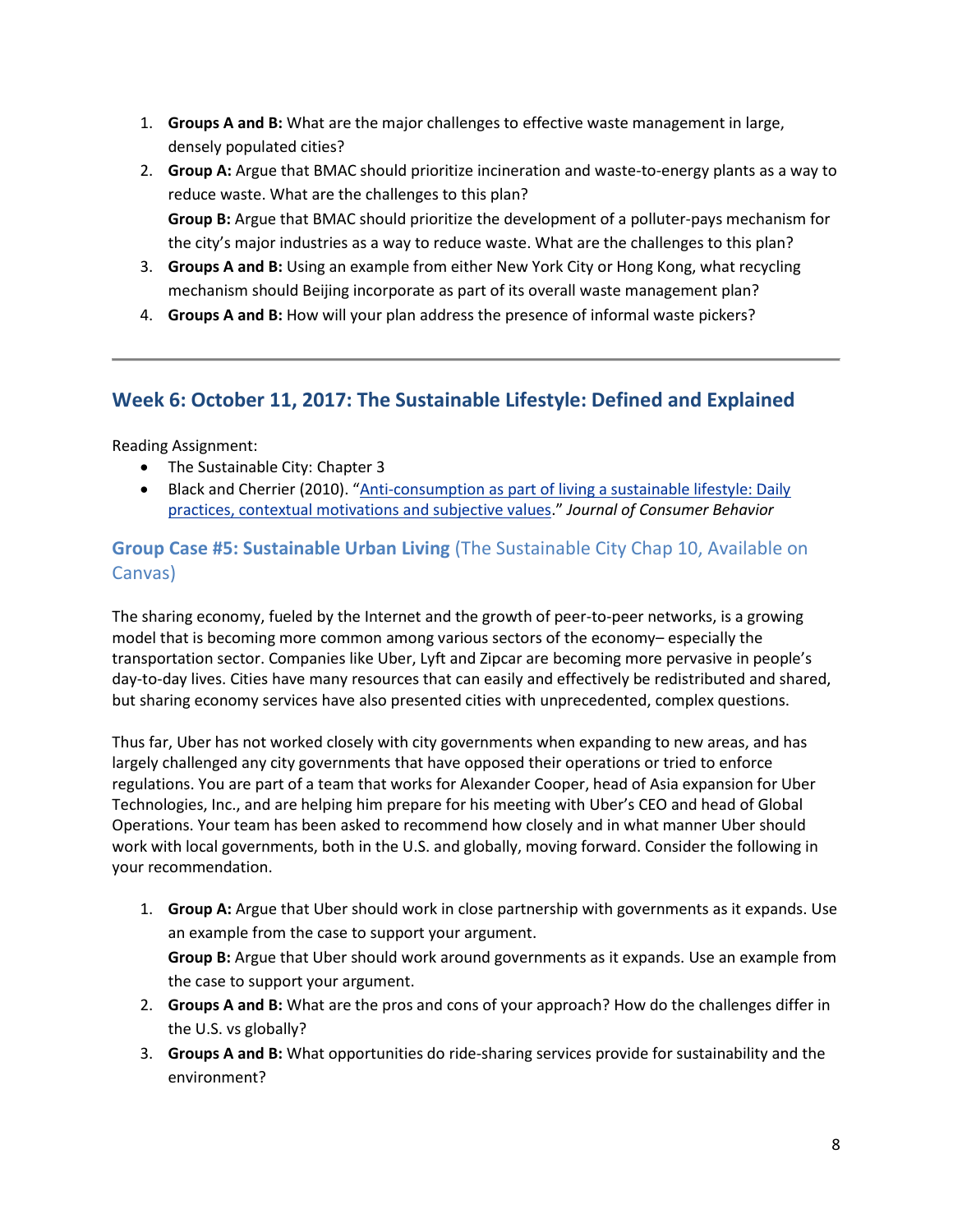## **Week 7: October 18, 2017: The Transition to Sustainably Managed Organizations**

Reading Assignment:

- The Sustainable City: Chapter 4
- O'Rourke, D. (2014). "[The Science of Sustainable Supply Chains](http://www.sciencemag.org/content/344/6188/1124.full.pdf?sid=0960aab4-9569-4b0c-baf0-1603d9642c0e)." *Science.*
- Lueneburger and Goleman (2010). ["The Change Leadership Sustainability Demands."](http://sloanreview.mit.edu/article/the-change-leadership-sustainability-demands/) *MIT Sloan Management Review*

### **Group Case #6: Sustainability at IKEA Group** (Purchase via Harvard Business School)

You are part of the policy team working for Steve Howard, IKEA Groups' Chief Sustainability Officer (CSO). Both Howard and Peter Agnejfall, IKEA Group's president and CEO, are confident that the company's growth strategy aligns with the company's sustainability targets. However, it is not always clear when a particular strategy is more preferable in terms of risk, profit and growth. Your team has been asked to recommend a strategy to enhance and ensure IKEA's sustainable wood supply chain. Consider the following in your recommendation:

- 1. **Groups A and B:** What is the People & Planet Positive strategy? What challenges does IKEA face in sourcing wood that meets its sustainability standards?
- 2. **Group A:** Argue that IKEA Group's strategy should focus on using more particleboard. What processes need to change in order to make this happen? Who are the key stakeholders? **Group B:** Argue that IKEA Group's strategy should focus on using more recycled wood. How will the company create incentives for returning used wood?
- 3. **Groups A and B:** How might your proposed strategy conflict with IKEA Group's growth goals? What action can IKEA Group take in order to minimize or neutralize these challenges?

## **Individual Case #2: "FIJI Water: Carbon Negative?" (Purchase via Harvard Business School)**

Seeking to go beyond global best practices in reducing environmental impacts, FIJI Water, a premium artesian bottled water company in the United States, launched a Carbon Negative campaign that would offset more greenhouse gas emissions than were released by the company's operations and products. The case examines the controversies surrounding this program as well as the program's impacts on the environment and FIJI Water's brand image. The company also had to decide how to best manage its relationship with the Fijian government, which recently dramatically increased imposed export taxes, which could limit FIJI Water's access to water, its primary raw material.

You are a leader of a team of sustainability consultants that have been commissioned by FIJI Water to analyze their Carbon Negative campaign and develop a plan for them to move forward. Analyze the risks for continuing the campaign as well as those associated with the export tax and develop a recommendation to present to the company's senior leadership.

1. What is FIJI's Carbon Negative campaign?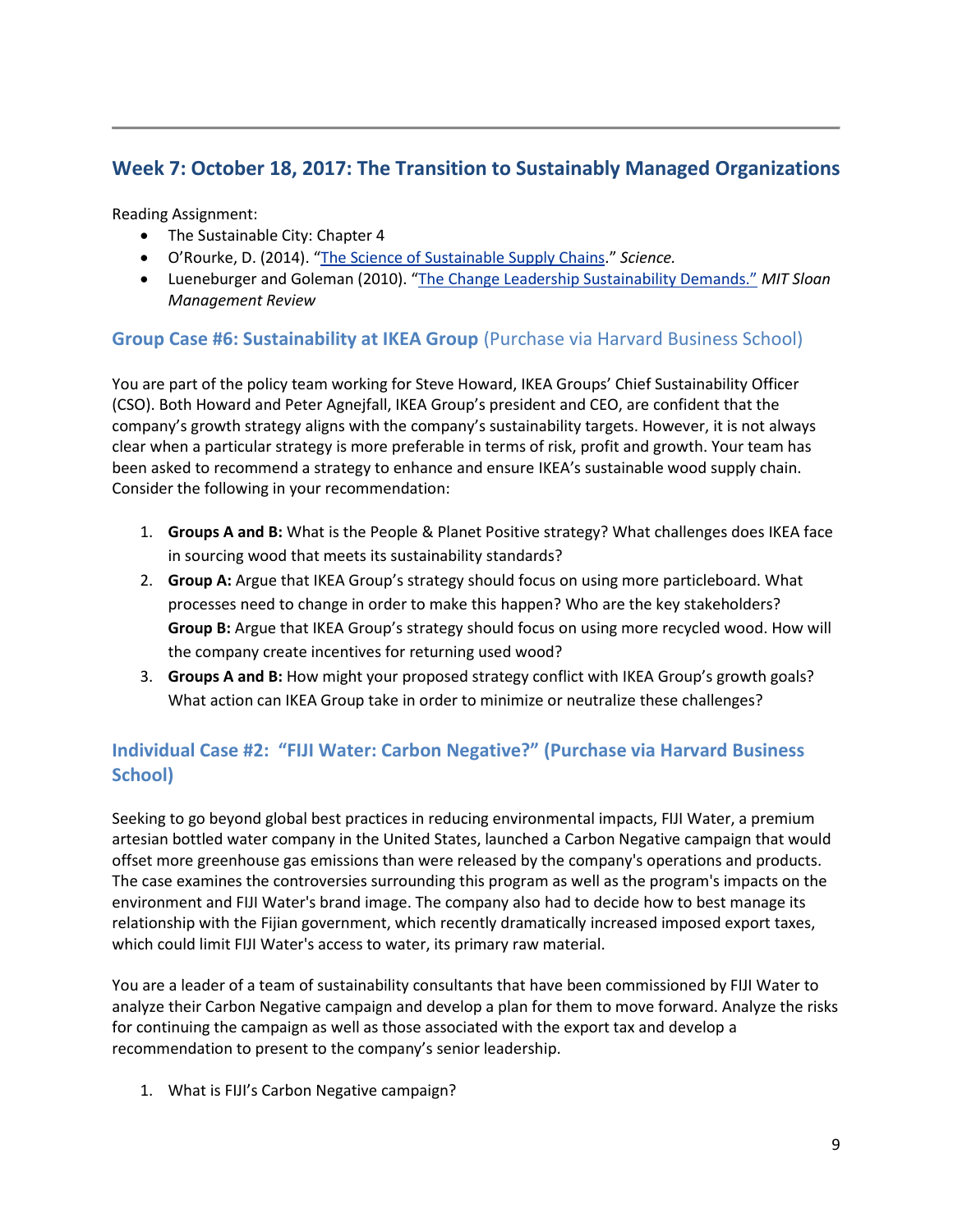- 2. Is FIJI Water's carbon accounting plan misleading to customers? Defend your answer.
- 3. Recommend two strategies that FIJI Water can employ to combat the criticism and negative press coverage of its Carbon Negative campaign.
- 4. What can FIJI Water do to improve relations with both the government of Fiji and the local community?

## **Week 8: October 25, 2017: Panel Event**

Class meets in the Low Library Rotunda for a special panel event: 6:00pm – 8:00pm

## **Week 9: November 1, 2017: Sustainable Business and Finance**

Reading Assignment:

- Haigh and Hoffman (2012). "[Hybrid organizations: The next chapter of sustainable](http://academiab.org/wp-content/uploads/2015/01/Hybrid-organizations_Organizational-Dynamics.pdf) business." *Organizational Dynamics*
- CFO Research Services and Jones Lang LaSalle (2010). "[The Role of Finance in Environmental](http://www.greenprof.org/wp-content/uploads/2010/04/Role-of-Finance-in-Environmental-Sustainability.pdf)  [Sustainability Efforts](http://www.greenprof.org/wp-content/uploads/2010/04/Role-of-Finance-in-Environmental-Sustainability.pdf)."

## **Group Case #7: "Ford Motor Company: New Shades of Green through Soy Foam"**  (Purchase via Harvard Business School)

Ford Motor Co. developed and commercialized a green technology that replaces a traditional and scarce resource with an abundant bio-material. The use of this technology was successful, and, within the company, the idea of expanding the use of bio-material gained considerable momentum, but implementation and customer acceptance proved to be a challenge. Two members from the company's research and engineering division are tasked to work together to overcome these obstacles and move the company toward a vision of sustainability that involves more than just fuel economy and cost reduction.

You are the Director of Sustainable Initiatives at Ford Motor Co. and you have been asked to develop a strategy to build on the use of bio-based materials and the success of the soy foam technology. You have been asked to analyze why the soy foam innovation succeeded and develop ideas to continue this sustainability push at Ford. You should answer the question: "What's next?" and outline a plan to achieve it.

- 1. **Group A:** Argue that the best strategy for Ford moving forward is to expand the soy-foam initiative geographically – outside North America. **Group B:** Argue that the best strategy for Ford moving forward is to research and innovate with new sustainable products.
- 2. **Groups A and B:** What are the advantages and disadvantages of your plan?
- 3. **Groups A and B:** How does your plan make sustainability a viable component of the company's long-term business plan?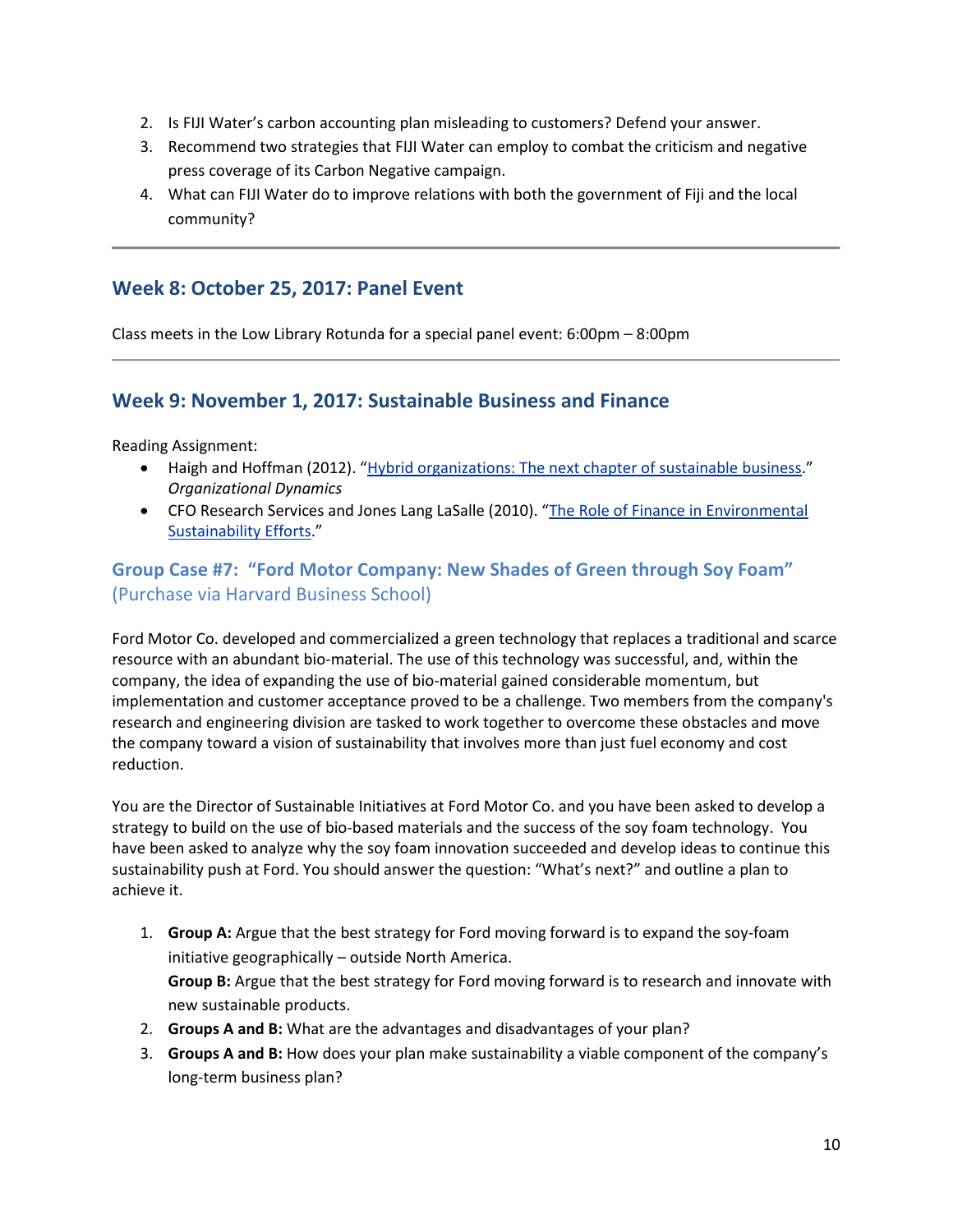4. **Groups A and B**: How can internal champions (i.e. employees and managers within Ford) overcome resistance to change and bring new ideas to fruition now and in the future?

# **Week 10: November 8, 2017: The Centrality of Energy: Moving from Fossil Fuels to Renewable Energy**

Reading Assignment:

- Sustainability Policy: Hastening the Transition to a Cleaner Economy: Chapter 4
- International Energy Agency. (2016). "[World Energy Outlook 2016, Executive Summary](https://www.iea.org/publications/freepublications/publication/WorldEnergyOutlook2016ExecutiveSummaryEnglish.pdf)."

## **Individual Case #3: "Nuclear Power and the Japanese Earthquake of 2011"** (Available on Canvas)

This case study discusses the factors that led to the Fukushima Daiichi nuclear disaster in 2011, when a series of equipment failures and nuclear meltdowns released radioactive chemicals from the power plant, resulting in a level-7 nuclear crisis. The case study chronicles the chronology of the accident and the history of the plant; and it examines Japan's historical dependence on nuclear power, Japanese nuclear power regulation, and the politics of nuclear power in Japan.

You are the Japanese Minister of Energy, and the Japanese Prime Minister has asked you to form a team to come up with a ten-year energy plan for Japan. He is particularly concerned about the use of nuclear power – on the one hand, the country is heavily dependent on nuclear energy sources, but on the other hand, he does not want to see a second nuclear catastrophe. In addition, many Japanese citizens oppose restarting reactors that have been offline since the disaster.

- 1. Present the case *for* OR *against* maintaining nuclear power as a primary source of energy in Japan's energy plan over the next ten years.
- 2. How will your position/argument effect greenhouse gas emissions?
- 3. What are the economic challenges associated with your energy plan? How do you propose to overcome these challenges?
- 4. What governance and regulatory structures will your plan employ to ensure safety of Japanese citizens?

## **Group Case #8: "The Building of the Smart Grid"** (The Sustainable City Chap 8, Available on Canvas)

Your consulting firm has been hired by the U.S. Department of Energy to work on developing a set of recommendations for strengthening the nation's energy policy. The DOE acknowledges that the centralized power grid is not perfect, and that it faces risk from natural disasters, as well as physical and cyber-attacks. Wide-ranging blackouts have the power to cripple our economy and disrupt livelihoods. The DOE has specifically asked you to look at the feasibility of microgrid development, and wants guidance on how microgrids can be implemented most effectively in the United States. Consider the following in your recommendation: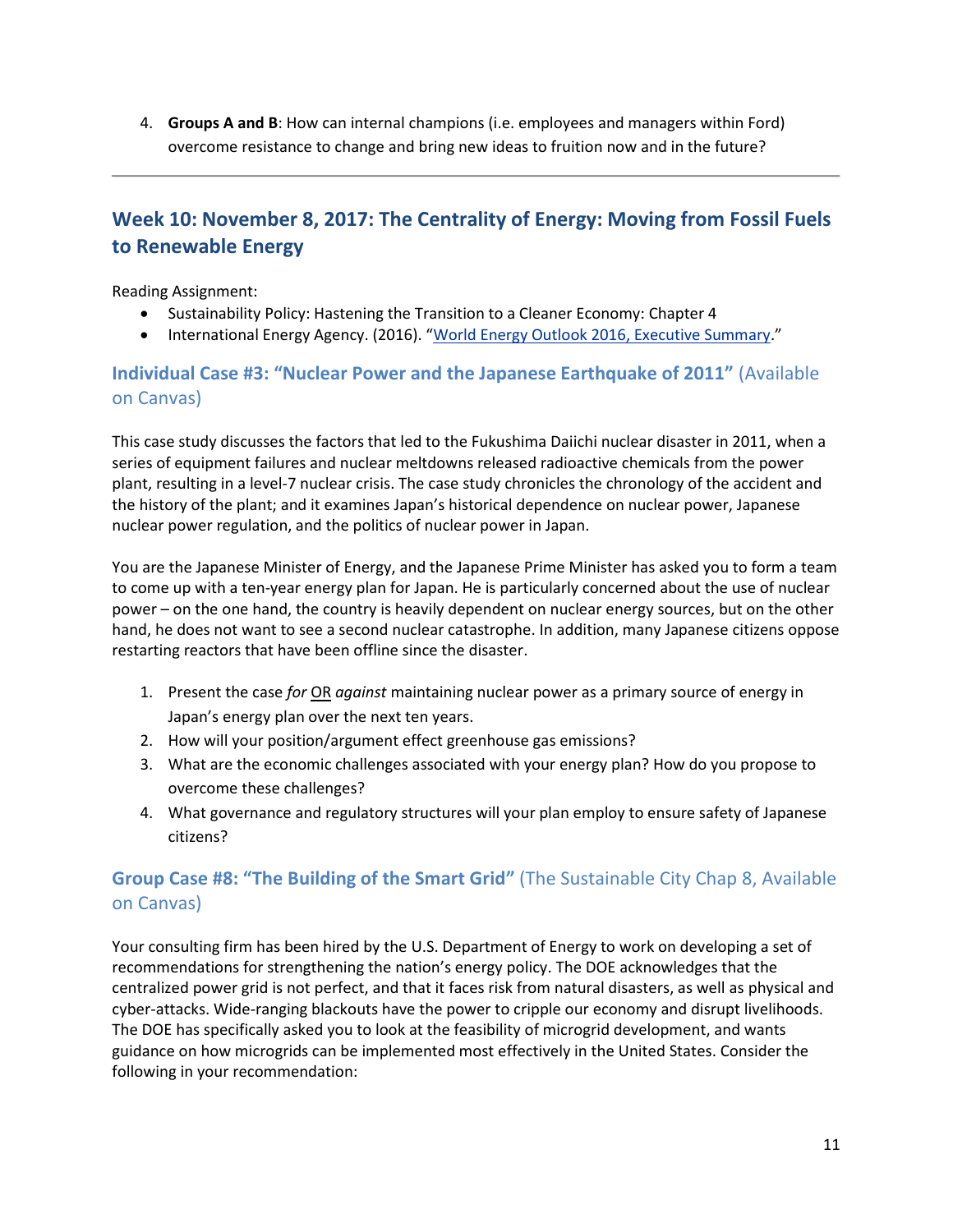- 1. **Groups A and B:** What are the benefits of microgrids? What challenges must be overcome in the development of microgrid infrastructure? Use at least one example from the case to support your answer.
- 2. **Group A:** Argue that the U.S. government should focus on brokering state and regional partnerships with public utility companies to support microgrid development and implementation. What are the benefits and potential obstacles to your plan? **Group B:** Argue that the U.S. government should create incentives to encourage mayors and city leaders to develop community microgrids in their cities. What are the benefits and potential obstacles to your plan?
- 3. **Groups A and B:** What is the role of renewable energy in your recommendation?
- 4. **Groups A and B:** How will you garner stakeholder support for your plan?

# **Week 11: November 15, 2017: Sustainability Metrics, Management Innovation and Quality Management**

Reading Assignment:

- The Effective Public Manager: Chapter 6
- Sustainability Policy: Hastening the Transition to a Cleaner Economy: Chapter 6
- Schwarz, J., B. Beloff and E. Beaver. (2002). "[Use sustainability metrics to guide decision](http://people.clarkson.edu/~wwilcox/Design/sustain.pdf)[making](http://people.clarkson.edu/~wwilcox/Design/sustain.pdf)." *[Chemical Engineering Progress.](http://www.allbusiness.com/chemical-engineering-progress/41643-1.html)* (Canvas)

### **Group Case #9: "Natura Cosméticos, S.A."** (Purchase via Harvard Business School)

A cosmetics company with a strong brand, robust growth in international and domestic markets, and premium price and margins, Natura was consistently rated as one of the preferred places to work in Brazil. Its focus on social and environmental responsibility was a source of innovation; strong employee motivation contributed to the company's superior productivity and market share gain in Brazil's cosmetics, fragrances, and toiletries (CF&T) industry. By 2009, Natura's direct sales business model generated income for over 1 million people in Brazil and Latin America. Natura was the first organization in Brazil to produce an integrated report. Senior leadership was convinced that Natura's success over the years had been aided by its corporate responsibility and strategy to continuously seek improvements in both financial and nonfinancial (environmental, social, and governance) performance.

You are an analyst reporting to Rodolfo Guttilla, Director of Corporate Affairs for Natura, and he's asked you to help him prepare for his meeting with key stakeholders to discuss the future of integrated reporting at Natura. Guttilla has emphasized the need for a more integrated report that will promote the actions needed to develop and implement innovative solutions to the company's sustainability challenges. Please address the following issues:

- 1. **Groups A and B:** What are the factors that contributed to Natura's success in its early years of integrated reporting?
- 2. **Group A:** Argue that the best strategy moving forward is to focus on bringing more stakeholders into the reporting process. Provide two strategies for how Natura will do this.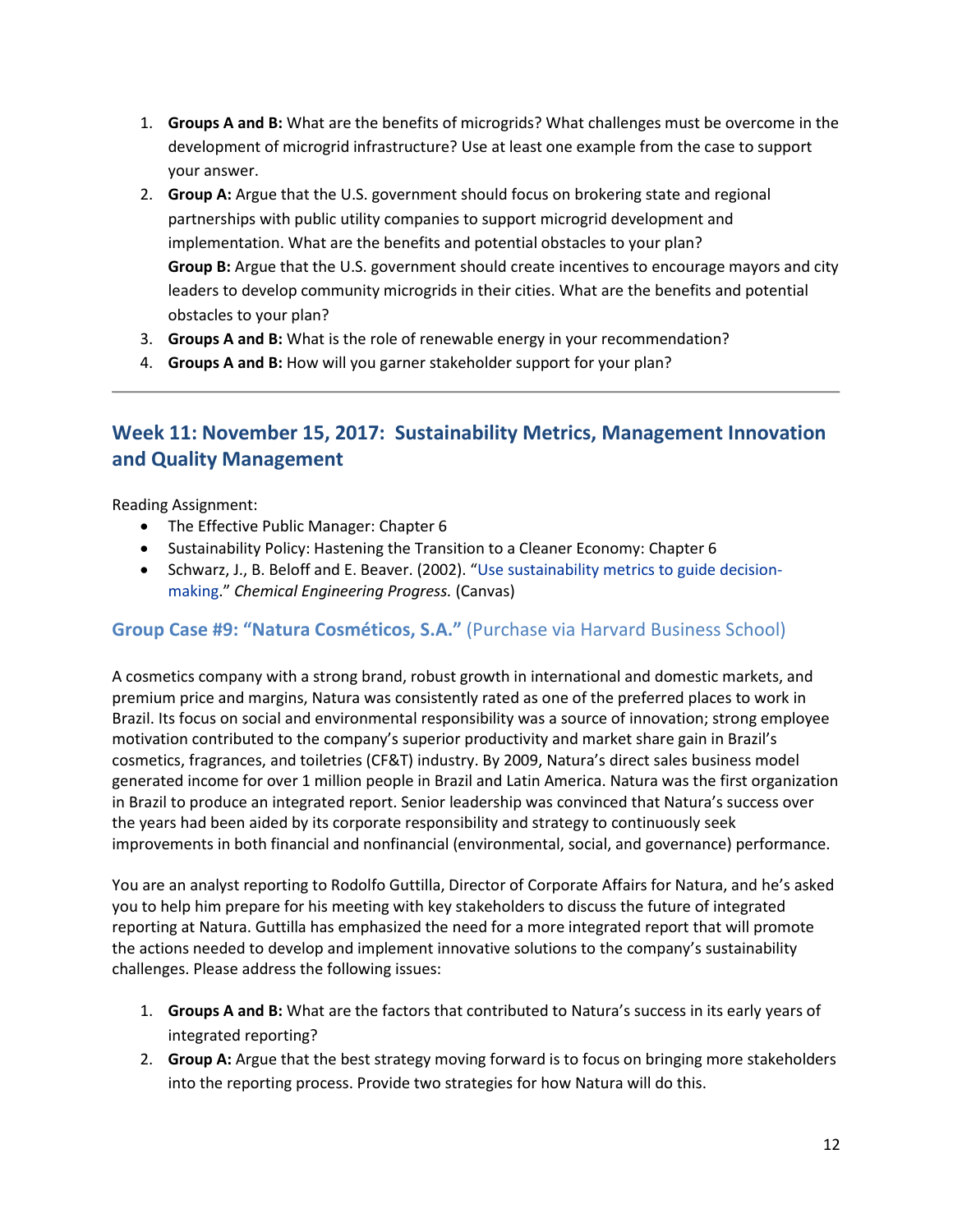**Group B:** Argue that the best strategy moving forward is to focus on the use of Web-based technologies to promote the organization's integrated reporting and sustainability objectives. Provide two strategies for how Natura will do this.

- 3. **Groups A and B**: What are the difficulties in linking financial and nonfinancial performance, and how will your strategy address this challenge?
- 4. **Groups A and B:** What information will you include in future integrated reports in order to provide a clearer representation of Natura's strategy and its ability to innovate and sustain value over the long-term?

## **Group Case #10: "Bike Lanes in New York City"** (Available on Canvas)

Under New York City's Bike Master Plan, the city plans to add 1,800 miles of new bike paths and lanes to its infrastructure by 2030. This effort seeks to achieve multiple goals including reducing greenhouse gas emissions by encouraging alternate forms of transportation, and fighting the obesity epidemic while also making it safer for the existing cycling community. Former Mayor Bloomberg's efforts in terms of promoting bicycle ridership in the city have incorporated innovative strategies including the Citi Bike bike-share system, an extensive public outreach campaign, and the Ninth Avenue Bicycle Path, which was the first urban on-street parking-and signal-protected bicycle facility in the U.S. As a result, New York City boasts the largest number of bike commuters as well as the largest supply of bike lanes and paths in the country. On the other hand, the city lags behind many other U.S. cities with the lowest proportion of bike share commuters, the highest cyclist fatality and injury rate and the lowest rate of women, children and senior cyclers.

Mayor de Blasio has decided to hold an open forum to discuss the Bike Master Plan's progress to-date and the plan to move forward with the remainder of its goals. Your team has been asked to develop a recommendation that will be the basis for discussion at the forum. Consider the following in your recommendation:

- 1. **Groups A and B:** Briefly discuss how the city has facilitated the expansion of biking infrastructure in New York City. What were the primary challenges? How can these efforts be improved moving forward?
- 2. **Group A:** Argue for the continued expansion of bike lanes in the city. Discuss how the city could approach integration of its biking system with existing transportation infrastructure such as the bus and subway systems.

**Group B:** Argue against the continued expansion of bike lanes in the city. Discuss the issues that face biking infrastructure in a large, dense city like New York, and how resources could be redistributed elsewhere.

3. **Groups A and B:** How does your plan complement the city's existing bike share program? How might it conflict?

## **DISTRIBUTE QUESTIONS FOR TAKE-HOME FINAL EXAM MEMO**